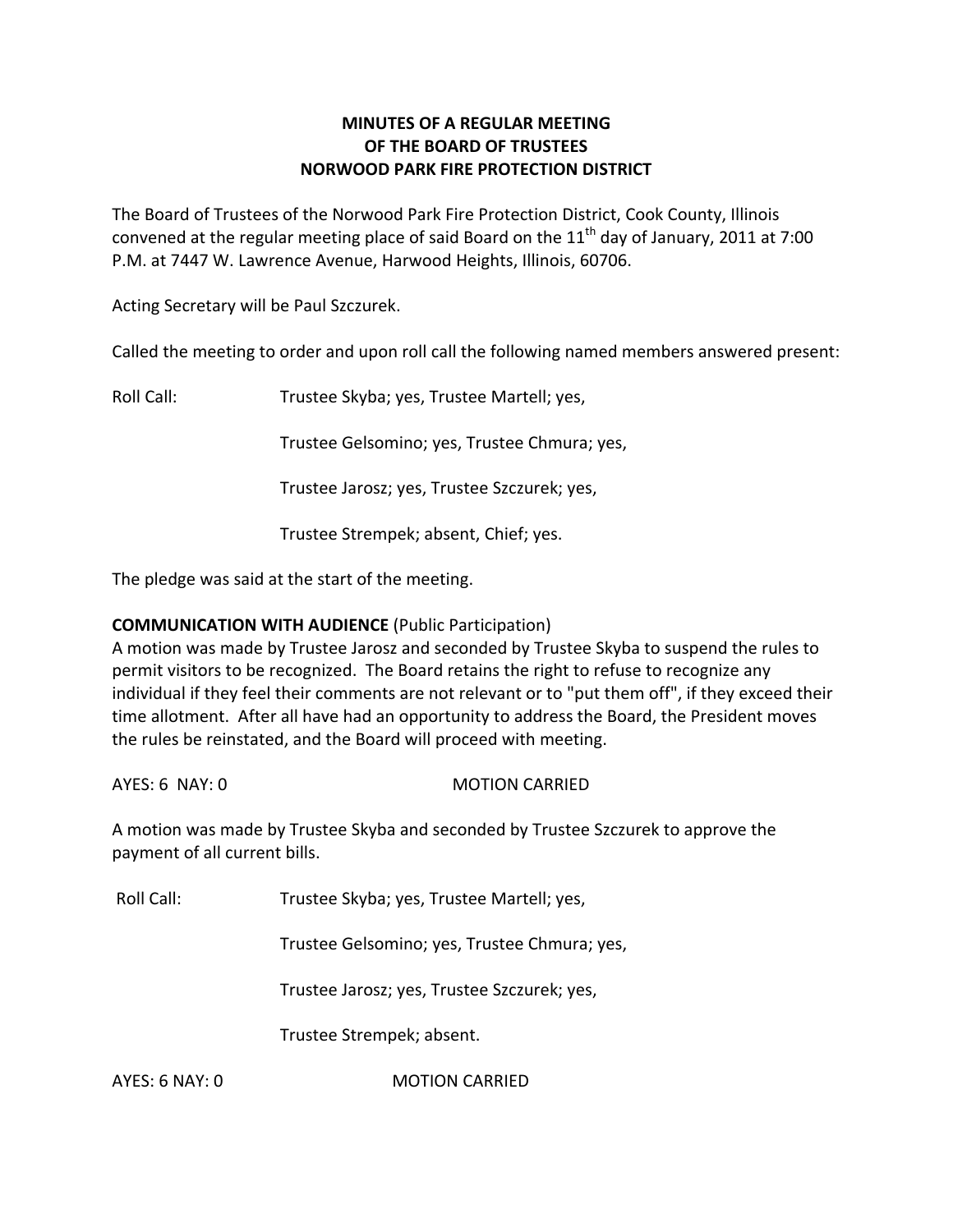A motion was made by Trustee Skyba and seconded by Trustee Martell to approve the minutes of the Regular meeting held on December 14<sup>th</sup>, 2010.

Roll Call: Trustee Skyba; yes, Trustee Martell; yes,

Trustee Gelsomino; abstain, Trustee Chmura; yes,

Trustee Jarosz; yes, Trustee Szczurek; yes,

Trustee Strempek; absent.

AYES: 6 NAY: 0 MOTION CARRIED

#### **TREASURER'S REPORT**

Schedule of Assets (Arising from Cash Transactions) December 31, 2010

#### Assets

| Checking and money market accounts (interest rate):      |                    |  |
|----------------------------------------------------------|--------------------|--|
| Plaza Bank checking (0.046%)                             | \$<br>664          |  |
| Plaza Bank money market (0.295%)                         | 870,360            |  |
| Plaza Bank checking- Public Education                    | 573                |  |
| Plaza Bank ambulance billing money market (0.295%)       | 123,007            |  |
| Plaza Bank-Medical 1003102                               | 746                |  |
| Suburban Bank & Trust                                    | 0                  |  |
| Total checking and money market accounts                 | 995,350            |  |
| Certificates of deposit (interest rate and maturity):    |                    |  |
| Plaza Bank (1.40%, 03/02/11)                             | 606,296            |  |
| Parkway Bank and Trust (1.35% 05/10/11)                  | 517,749            |  |
| Plaza Bank (1.60% 01/17/11)                              | 121,027            |  |
| Plaza Bank (1.39% 03/18/11)                              | 411,593            |  |
| Plaza Bank (1.340% 06/23/11)                             | 460,194            |  |
| Belmont Bank (4.10% 05/21/11)                            | 486,801            |  |
| Parkway Bank and Trust (1.50% 07/07/11)                  | 349,636            |  |
| Total certificates of deposit                            | 2,953,296          |  |
| Total checking, money market and certificates of deposit | <u>\$3,948,646</u> |  |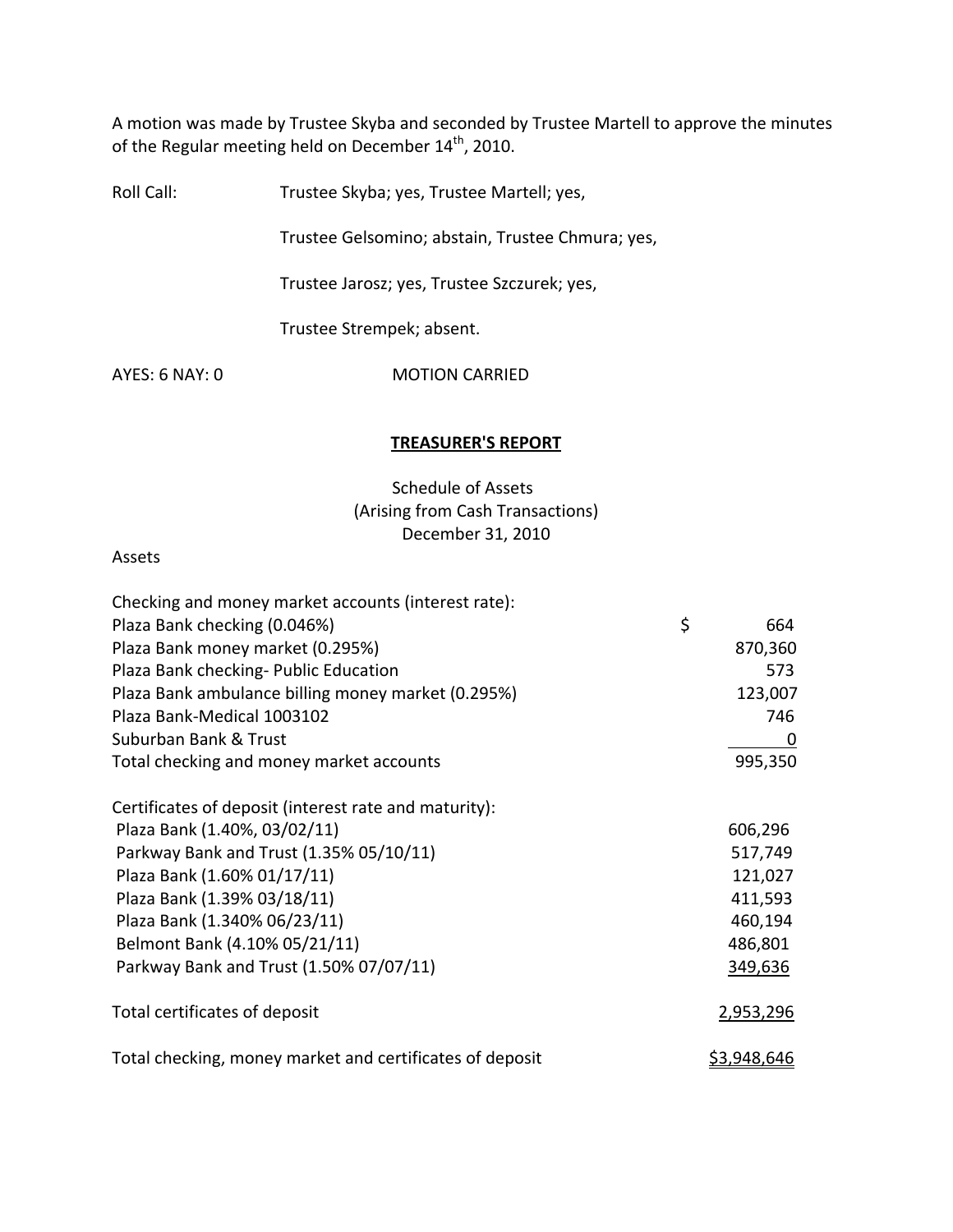Trustee Martell stated that there is a CD maturing January  $17<sup>th</sup>$  and rates are not that great. We are receiving tax money, but still have more to receive. They are trying to move the stocks to Scott Trade but there is an issue with a match with the tax ID and the only signer is the past Administrative Assistant. We need to send a new W9 and they will process it. Discussion. Trustee Chmura would like the office to locate the 1099 to look at the FEIN. Discussion.

Motion by Trustee Skyba, seconded by Trustee Jarosz to approve the Treasurer's report as presented from the Financial Statement for December 2010**.**

| Roll Call:     | Trustee Skyba; yes, Trustee Martell; yes,    |  |  |
|----------------|----------------------------------------------|--|--|
|                | Trustee Gelsomino; yes, Trustee Chmura; yes, |  |  |
|                | Trustee Jarosz; yes, Trustee Szczurek; yes,  |  |  |
|                | Trustee Strempek; absent.                    |  |  |
| AYES: 6 NAY: 0 | <b>MOTION CARRIED</b>                        |  |  |

# **Chiefs Report:**

All Trustees received a copy of the alarm report.

All Trustees received a copy of the inspection report along with the list of completed inspections for this month.

Chief discussed last month the incident at Ridgemoor Country Club. The court date is January 19<sup>th</sup>; I received a call from the Attorney for the two Ridgemoor members today. I had talked to him earlier and told him that the men were upset but if his client was willing to come to the Firehouse and apologize they might drop the charges. The Attorney asked if this was still possible. I spoke with the two Firefighters and our Attorney and they agreed to drop the charges if this happened. I am now trying to schedule a date for this meeting to take place.

Workmen's Compensation update, Cmdr. Joe Carpino has been released for light duty; he stopped in the other day and stated that he was surprised because he was still in a lot of pain. Lt. Dan Johnson will see his Doctor this Thursday and hopefully start therapy. Brad Virgils is scheduled to see his Doctor on the 19<sup>th</sup>; he started therapy and said it is going well. His therapist believes that he will not be released on his next Doctors appointment We do not have any light duty scheduled for anybody at this time.

Squad #107 received a new transmission last week; the vehicle is a 2002 Impala with 65,000 miles. We would like to replace this car as part of next year's budget. Ambulance #106, our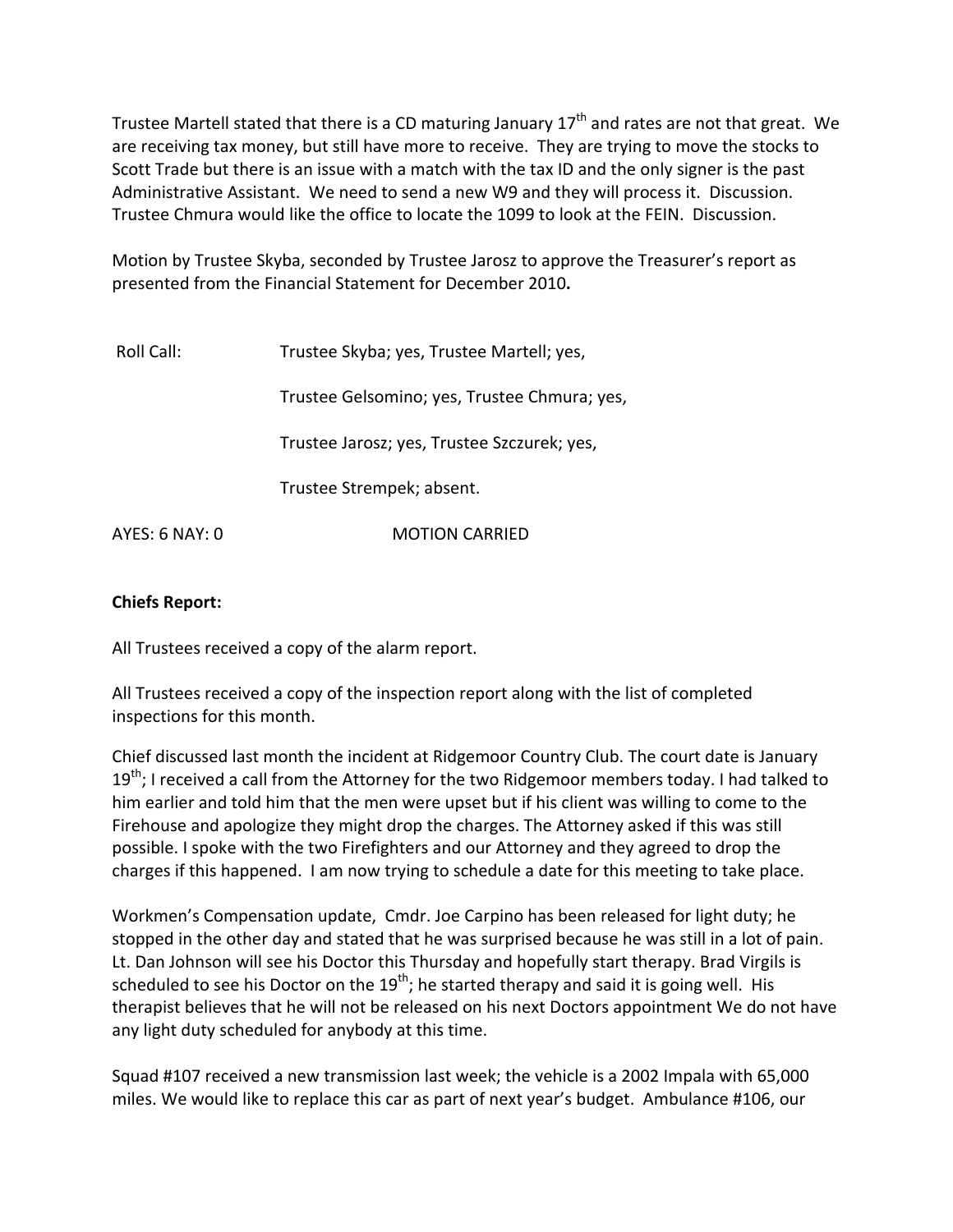2007 Ford, went in the shop 3 weeks ago for oil leaks. They originally said it was not covered under warranty but after working on it they had to remove the engine and replace all gaskets and seals and they are now honoring it under warranty. We should have it back by next week.

Our new Ambulance was due to be completed in April. They contacted me last week and said it will be done by the end of February. We will have to figure out whether we want to trade it in or sell it outright.

Commissioner update, the entry level test is now scheduled. It went on line today with I/O Solutions. The written test is April 23 $^{rd}$  along with the Orientation. All applications need to be turned in by April 8<sup>th</sup>. It is being advertised so early due to applicants who need to get the physical agility completed. We are using the same qualifications as last exam.

The official ballot has been sent in using the results of the lottery. All terms are non contested. Trustee Strempek and Trustee Skyba for 6 year terms and Trustee Szczurek for a 4 year term.

I would like to make a couple of purchases in the next couple of months. We have the IPRF grant for \$10,100 for bunker gear, this will cover 6 men, we will be receiving this in May, we would like to purchase 7 sets. We also need to replace carpeting in the day room. We would like to do this in May. Discussion on having tile or wood/laminate put down instead of carpet in the Day Room.

Everyone received the information on the Trustee training.

A motion was made by Trustee Martell and seconded by Trustee Skyba to accept the Chiefs report as presented for December 2010.

AYES: 6 NAY: 0 MOTION CARRIED

### **Presidents Report:**

Nothing to report.

### **Committee Reports:**

Finance Committee‐ Chairman Trustee Chmura reported that the audit is on the agenda for approval.

Building and Equipment Committee‐ Chairman Trustee Gelsomino stated there is nothing at this time.

Technology and PR Media Committee‐ Chairman Trustee Strempek was not present but had nothing to report at this time.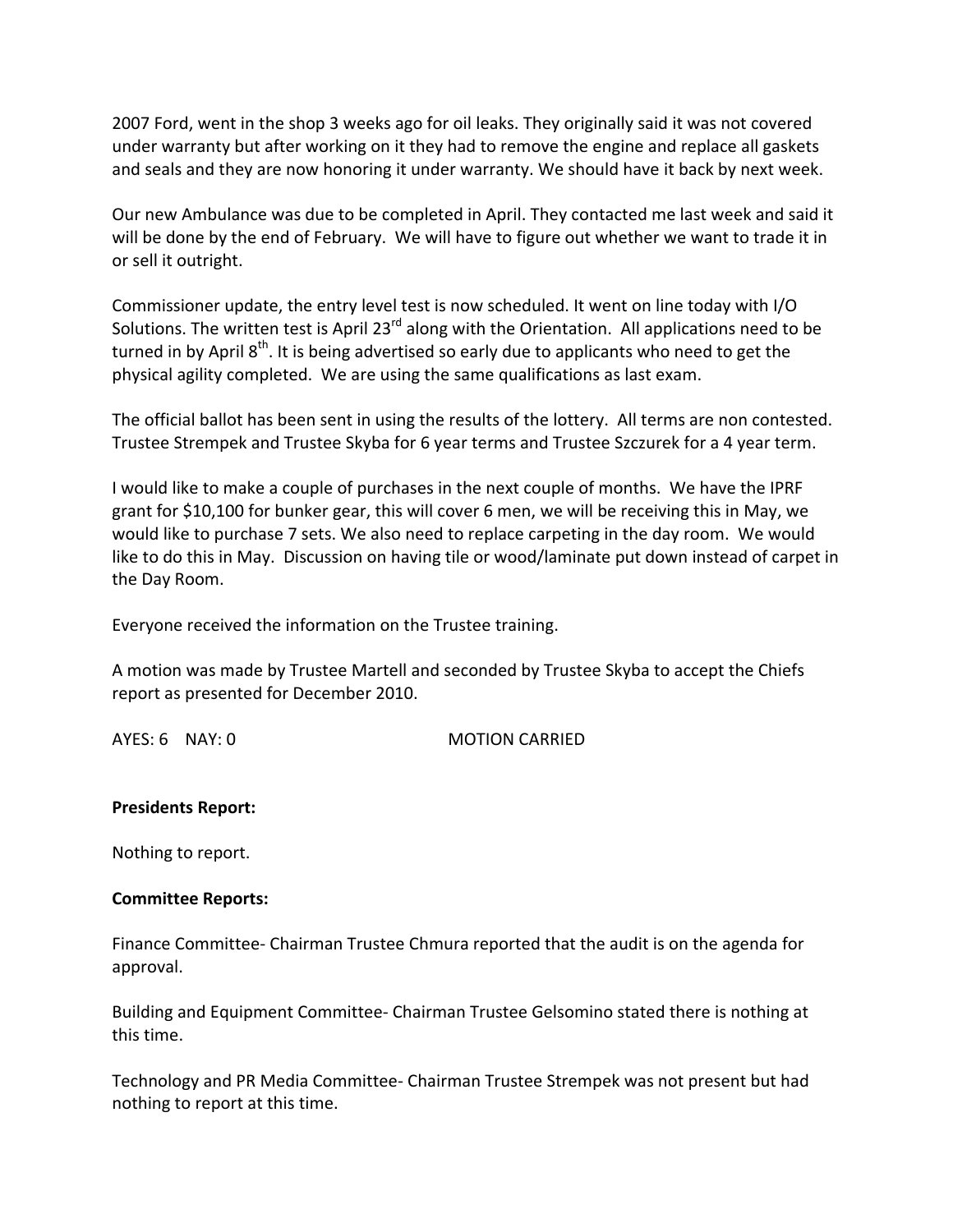Policy Committee‐ Chairman Trustee Skyba stated there is nothing to report at this time.

Pension Fund- Trustee Martell reported that there is a meeting January 18<sup>th</sup>. Assets have all been transferred to MB Financial. Verification should be done to that all things were received. Trustee Martell reported that everyone received a copy of the actuary of medical insurance which was a new GASB for this year. Discussion.

### **Old Business:**

None.

### **New Business**:

Motion by Trustee Martell and seconded by Trustee Gelsominoto approve the payout of sick time buyback to the following: Mandatory buyback: Stanley Grygiel- 96 hours \$3,115.68 Kevin Stenson- 48 hours \$2,799.36 Joe Carpino‐ 88 hours \$2,785.44 Paul Striedl-264 hours \$7,682.40 (mandatory and elective) Cyndi Stec- 24 hours \$636.00 Elective buyback: Charlie Stec‐144 hours \$4,515.84 Claude Erlewein‐ 144 hours \$4,042.08 Leigh Unger‐ 144 hours 3,974.40 Art Koszczuk‐ 144 hours \$4,580.64

Total sick time buyback \$34,131.84

The figures were reviewed by the office, Trustee Martell and Accountant Paul Smit. Discussion on why there is mandatory and elective.

Roll Call: Trustee Skyba; yes, Trustee Martell; yes,

Trustee Gelsomino; yes, Trustee Chmura; yes,

Trustee Jarosz; yes, Trustee Szczurek; yes,

Trustee Strempek; absent.

AYES: 6 NAY: 0 MOTION CARRIED